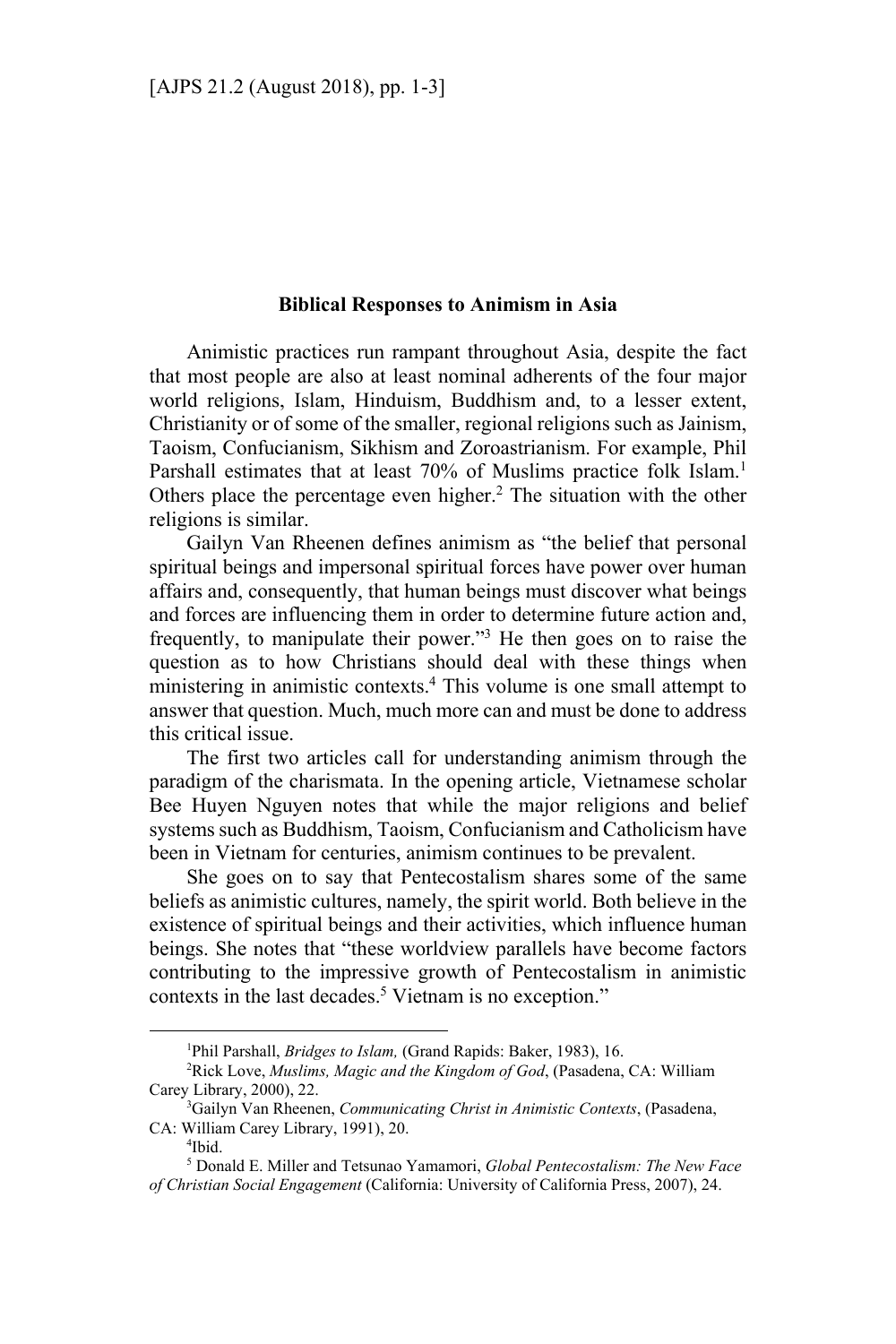In her paper, she specifically focuses on the concept of personal prophecy, which has strong parallels to the type of divination known as chresmology, fortunetelling by prophets and seers. Rooting this in the historical context of Vietnam, Nguyen notes that during the period of persecution, prophecy was often used to protect the church, but "soon veered toward abuse and misuse." Digging deep into the culture and the Bible, she explores the issue and offers some help towards discipling believers on this vital issue.

 In the second article, I take a look at how the concept of the Baptism in the Holy Spirit needs to be explained in the Filipino context, given the Filipino's understanding of the spirit world and knowing that any teaching on the subject will be filtered through their worldview. The concept of supernatural power is nothing new in the Philippines. But the source and purpose of that power differs radically from the biblical portrayal of the power of the Holy Spirit. I discuss these differences in order to bring Filipinos into the truth about who the Holy Spirit is and that power that he can be in the lives of every believer.

Finally, in a two-part article, Chinese theologian Stephen Yao raises the question of using the Chinese concept of heaven, *Tian*, as an appropriate name for God when referring to divine revelation, giving special attention to Paul's message on Mars Hill in Acts 17:23-31. In Part I, he reviews three traditional views on the subject, discussing the strengths and weaknesses of each view. In Part II, he engages in the controversy surrounding the use of *Tian*, noting the controversy can be good as it may lead us closer to the truth.

But if *Tian* is to be used as a name for the God of the Bible or to refer to him in any way, then the animistic concepts associated with *Tian* cannot be ignored*.* Yao deals with this issue squarely, offering biblical reflections on how the Chinese understanding of these issues can be changed to give the Chinese a clear understanding of who God is within their own cultural context.

Whether one agrees with our authors or not, we pray that this edition will spur further reflection on animism in Asia and the opportunities it offers for biblical contextualization, while also recognizing the danger of syncretism that animism poses to the cause of Christ.

With this edition, the *Asian Journal of Pentecostal Studies* crosses a new threshold. For the first time in our 21-year history, one of our articles here is offered in a language other than English, in this case, Mandarin. Granted, it is only a translation of Yao's article; nevertheless, it represents a small effort on our part to expand the reading audience of the Journal as part of our goal to provide theological reflection that will serve the Asian Church. Please join us in prayer that at least one article in an Asian language will become a regular part of our journal.